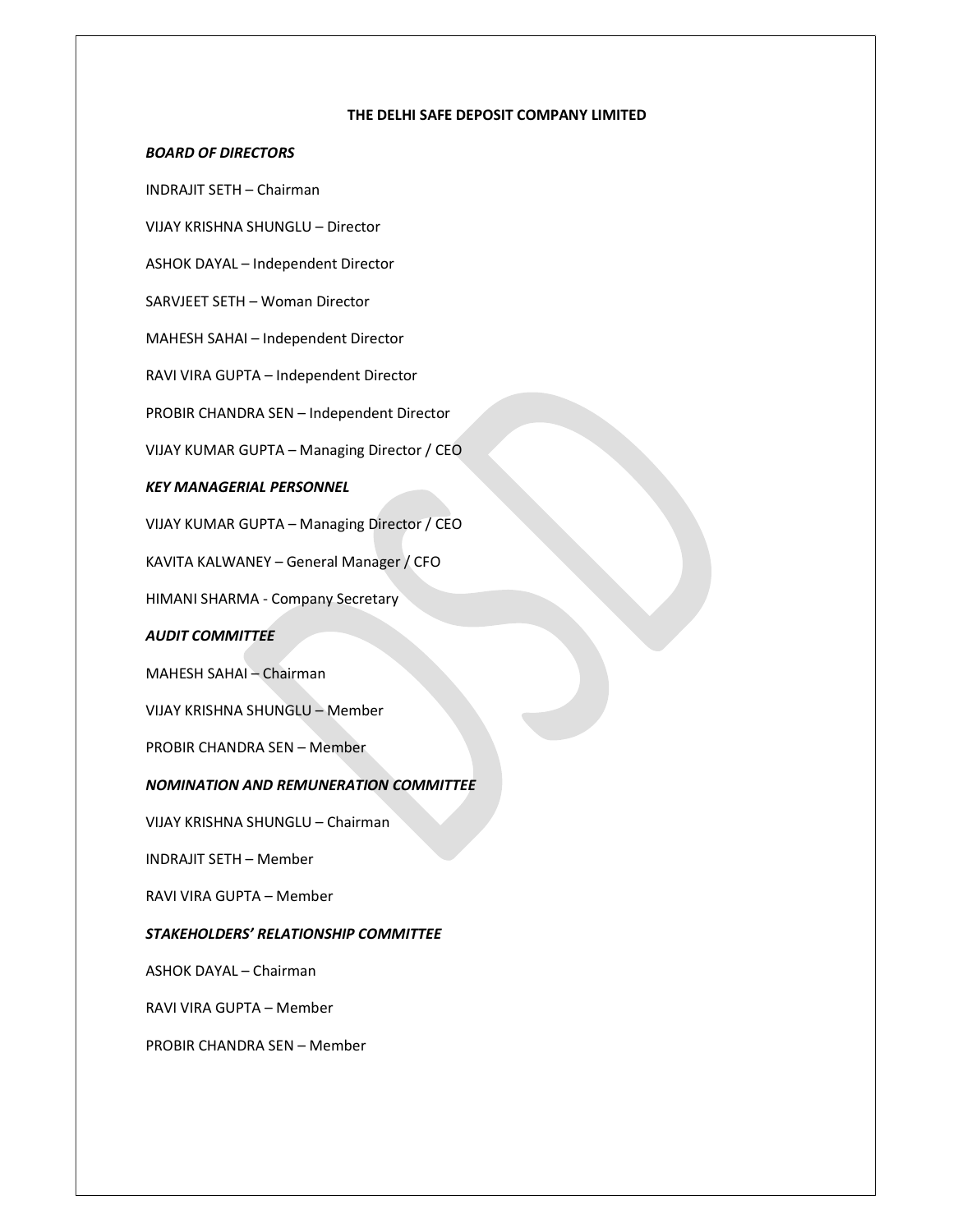### RISK MANAGEMENT COMMITTEE

INDRAJIT SETH – Chairman

MAHESH SAHAI – Member

VIJAY KRISHNA SHUNGLU – Member

## STATUTORY AUDITORS

M/S. SINGH GURPREET & CO. – Chartered Accountants

# SECRETARIAL AUDITORS

M/S. ABHISHEK J. & COMPANY – Company Secretaries

BANKERS : ICICI BANK LTD ; AXIS BANK LTD ; HDFC BANK LTD.

REGISTERED OFFICE : 86, JANPATH, NEW DELHI – 110 001. (INDIA)

CIN NO : L74899DL1937PLC000478

Email: delsafe@dsdgroup.co.in / Website: www.dsdgroup.co.in

Telephone : 011-43580400, 23320084, 23321902

## SHARE TRANSFER AGENTS: BIGSHARE SERVICES PRIVATE LIMITED

Listed since  $7<sup>th</sup>$  August, 2018 with *Metropolitan Stock Exchange (MSEI)* 

Company Information: Symbol : DELHISAFE; ISIN : INE639Y01017